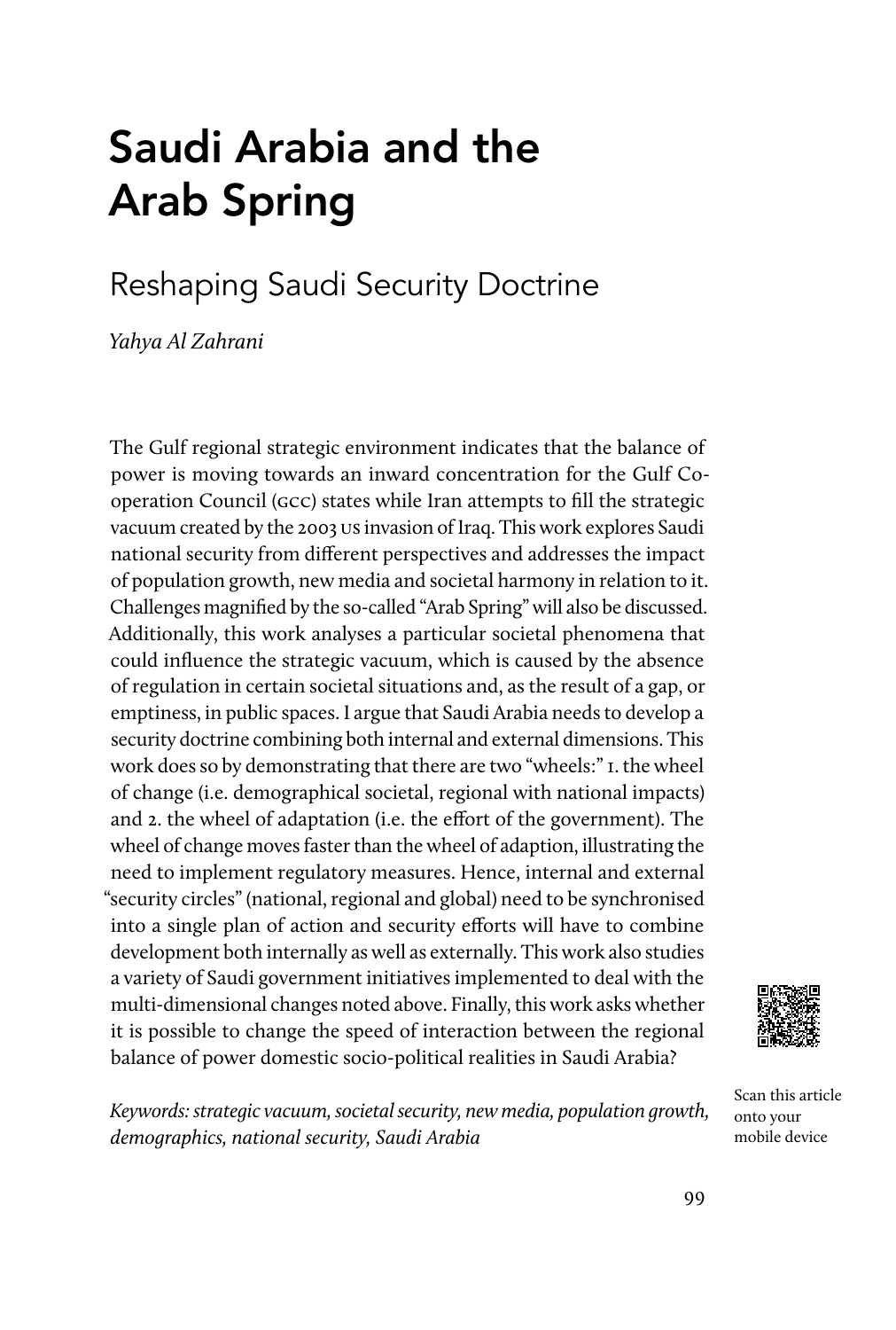# Introduction

While it is largely recognised that no state is fully immune to political instability, including revolutions, it is also understood that societies vary in the way they express reform aspirations; these are dependent on complex factors, and / or the transformation of governing political structures. In particular, monarchies throughout the Arab World have been characterised by their mainly "soft" approach vis-à-vis non-violent socio-political demands and movements. With many potentially destabilising political and socio-economic factors in Saudi Arabia, it is vital to ask how the Saudi government will preserve this "softer" approach, and whether the government will develop a comprehensive strategy to engage with increased societal demands and social movements. In a broader sense, this article contributes to the analysis of present and future Saudi state-society relations through a security nexus. The central aim of this work is to analyse Saudi regional and domestic strategic security environments and the impact of the Arab Spring on these. In this regard, it is possible to identify security challenges that may have transformed into threats, i.e. security challenges and normal tensions have become more obvious as a direct result of the uncertain regional situation.

This work is divided into two substantive sections: the first measures the impact of the Arab Spring on Saudi society and government. Some of the issues examined are: demographics,<sup>1</sup> socio-economic issues such as poverty and urbanisation, and new media usage in relation to Saudi society; for example, there are 5852520 Facebook users and 3.5 million Saudi Twitter users.<sup>2</sup> The second section evaluates the possibility of demographic issues, socio-economic issues and societal media factors being transformed into destabilising political trends. This section references and further develops concepts set out in Beshara's work entitled: On Revolution and the Revolutionary Potential. 3 This section also examines the impact and possible consequences of recent Saudi socio-political developments such as the municipality elections and the appointment of women delegates to the Majlis al-Shura.

# The Pre-Arab Spring Security Environment

100 Before turning to the main point of this section, it is prudent to provide a brief overview on the concept of security and the various stratums it covers. For this work, national security is related to the development of international relations as well as definitions of the state and its strategic

**CEJISS** 4/2014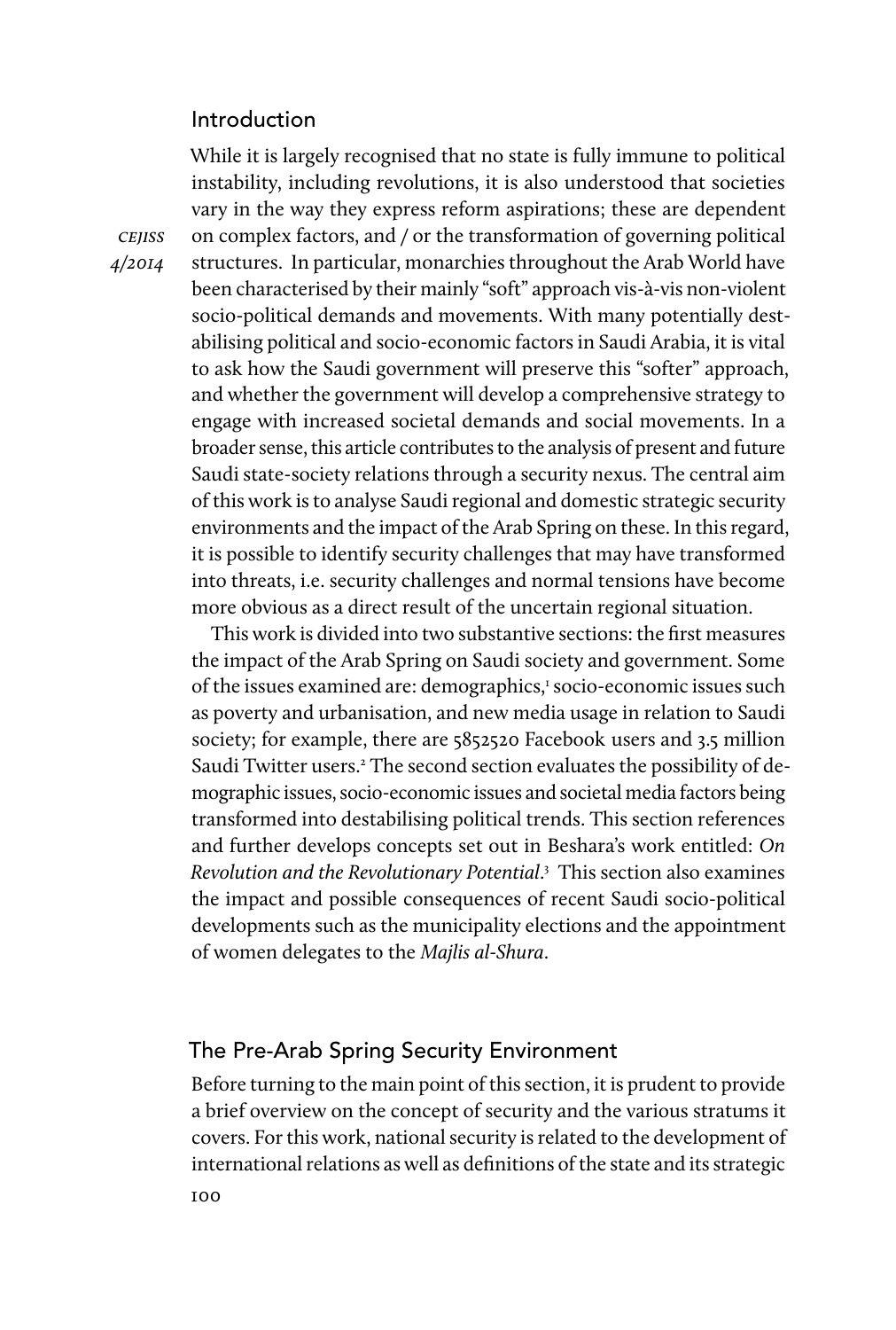interests. The concept of national security evolved in the us where the security of the state is not simply about the domestic level and / or issues of sovereignty but much more inclusive. Robert McNamara defined his vision of national security by focusing on three critical aspects: political development, economic development, and societal development.4 National security can also be defined as a state of feeling secure, i.e. a state has freedom from danger; feelings of safety, and lack of fear and / or anxiety. Regarding a small state, its national security often perspective is often different as sovereignty issues are affected, in particular when these are based on state survival and the maintenance the small state's very existence.5 In addition, a small state may have little trust in its neighbours, especially if a neighbouring state is arming itself for "defensive" purposes. Therefore, a small state may attempt to link its security with larger scale international security networks, i.e. internationalisation security for small states.

A 2013 article from Texas University addressed the us National Security Strategy by stating 'our nation is strongest when we adhere to the core values and interests of the citizenry'6 illustrating a trans-vector characteristic. The concept of national security has many definitions whether applied to small states<sup>7</sup> or regional and / or international actors. Former un Secretary General, Kofi Annan, highlighted the link between national and global security when he declared:

> At the beginning of the 21<sup>st</sup> century, we face a world of extraordinary challenges – and of extraordinary interconnectedness. We are all vulnerable to new security threats, and to old threats that are evolving in complex and unpredictable ways. Either we allow this array of threats, and our responses to them, to divide us, or we come together to take effective action to meet all of them on the basis of a shared commitment to collective security.

Within national security numerous elements refer to notions of state survival and the preservation of national integrity. These can be thus defined:

> National security is a state or condition where our most cherished values and beliefs, our democratic way of life, our institutions of governance and our unity, welfare and well-being as a nation and people are permanently protected and continuously enhanced.<sup>8</sup>

Accordingly, there are two main divisions in within the definition of nation security. This is the national dimension that consists of the political, economic and societal aspects as well as the security aspect of these elements.

Yahya Al-Zahrani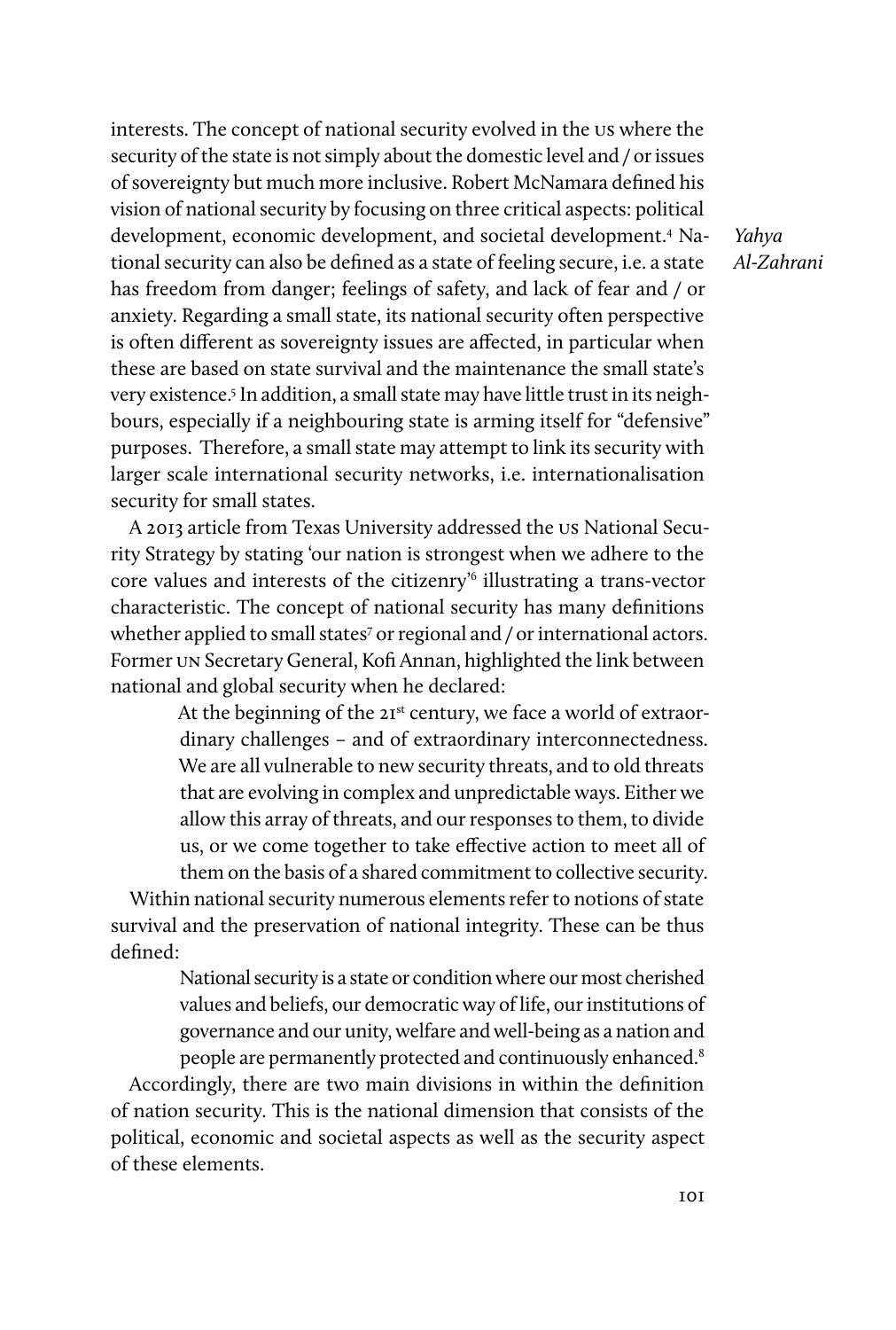#### The Strategic Context of Saudi Arabia

Given the above, although the new us strategic vision vis-à-vis the Gulf region is a pivot away from the region – focusing instead on the Asia-Pacific and a "Strategic Rebalancing" (2012) – the core us security interests remain unchanged.9 Thus, despite that this new us strategy has not marginalised us power in the region, it has encouraged secondary regional actors to expand their influence. In practical terms, currently Saudi Arabia is being challenged by both Iran and Turkey in the shadow of American redeployments.

And yet, Saudi Arabia remains a hinge of regional security. The Kingdom occupies <sup>4/5th</sup> of the Arabian Peninsula with an area of more than 2250000 sq. kms, and has a population of some 27 million. Crucially, Saudi Arabia remains the global leader in oil production and has approximately 25% of all known oil reserves. It ranks fifth in terms of natural gas reserves of and ninth in natural gas production. Additionally, the Kingdom hosts millions of pilgrims who perform Hajj and Umrah in Makkah and Madinah every year. The Saudi government provides accommodation, food and medical care in sufficient quantities to sustain this huge number during pilgrimage.

In terms of security objectives, it is important to turn to the Saudi Ministry of the Interior (MOI) which suggests that:

- 1. To achieve security and stability in all parts of the Kingdom, and to provide reassurance and security reasons for their children, and to fight against all forms of crime, immorality and corruption, in order to maintain the integrity of the Saudi society and ensure its progress;
- 2. Ensure the safety of pilgrims and protect them from risks, to enable them to perform rituals and worship freely and completely safe;
- 3. Achieving security cooperation and coordination with neighbouring Arab countries and the Gulf Cooperation Council (gcc) to protect internal and external security, and the fight against crime and drug smuggling, and the exchange of security information, organising rules and regulations relating to immigration, citizenship, and other fields;
- 4. To support and strengthen security cooperation and coordination with the Arab countries, in order to protect the gains and achievements of civilisation overall, consolidate internal and external

**CEJISS** 4/2014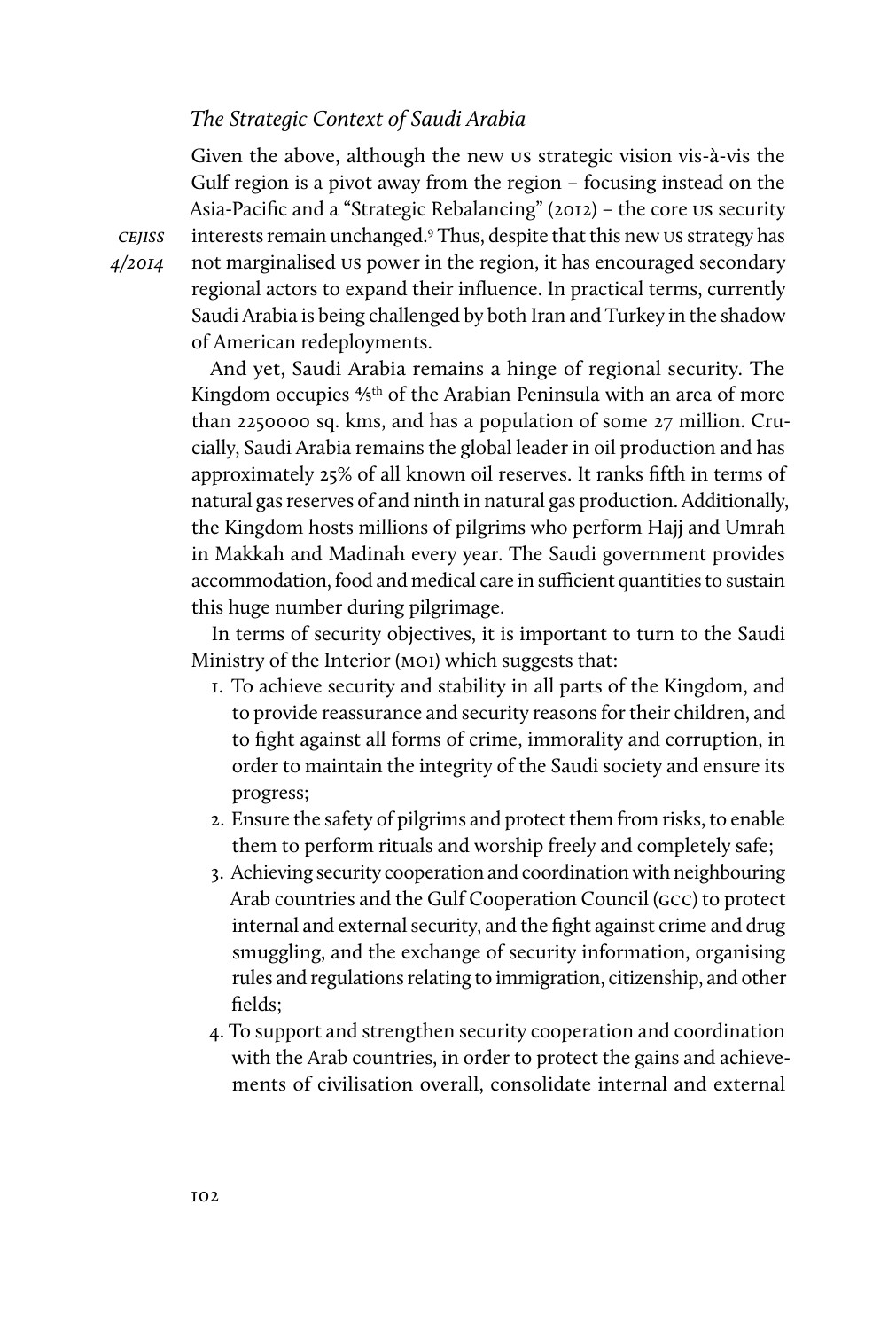security in the face of challenges and different threats, and the fight against crime, terrorism and drugs, and the development of hardware Arab security and achieve progress and development.<sup>10</sup>

While the moi is only one source of policy doctrine, it is key and the objectives set out by the Ministry are a reflection of the state as a whole. Yet, being able to define the national objectives of Saudi Arabia must be understood against the backdrop of the challenges faced by the state and its citizenship. These have certainly changed over the decades. This work very narrowly reviews the most recent spate of changes; those produced in the lead-up and aftermath of the Arab Spring events.

Saudi Arabia and the Arab Spring

# Wheels of Change and the Arab Spring

The Arab upheavals from 2011 intensified regional and domestic challenges by creating two phenomena: a regional power vacuum that could be filled by regional powers such as Iran and Turkey and increased national challenges that have created a comprehensive new 'security reality' approach.<sup>11</sup> This section evaluates these in a systematic manner.

Societal transformation indicators – Saudi Arabia has a population of between 27 and 29 million people and trends indicate an increase in the number of residents in the Kingdom to nearly 34 million people by 2030. This will have a profound impact on the Kingdom's security, and with it, the regions'. Indeed, Cordesman highlights the impact of the population on security by suggesting that:

> The gcc should consider ways to improve security cooperation that address the causes of security issues as well as ways to deal with such threats. The last year has made it clear that the combination of high population growth, issues in educating and employing native youth, housing, infrastructure pressures, medical services, and other material issues play a critical role in the security of each GCC state.<sup>12</sup>

The demographic aspect presents both opportunities and risks that should be taken in to consideration by strategic planners when considering the importance of future events in terms of the prospective 'Black Swan.<sup>'13</sup> There is also a need to enhance the strengths of the different societal components in order to face these future risks. If there is one thing that is certain in the political life of states it is that demographics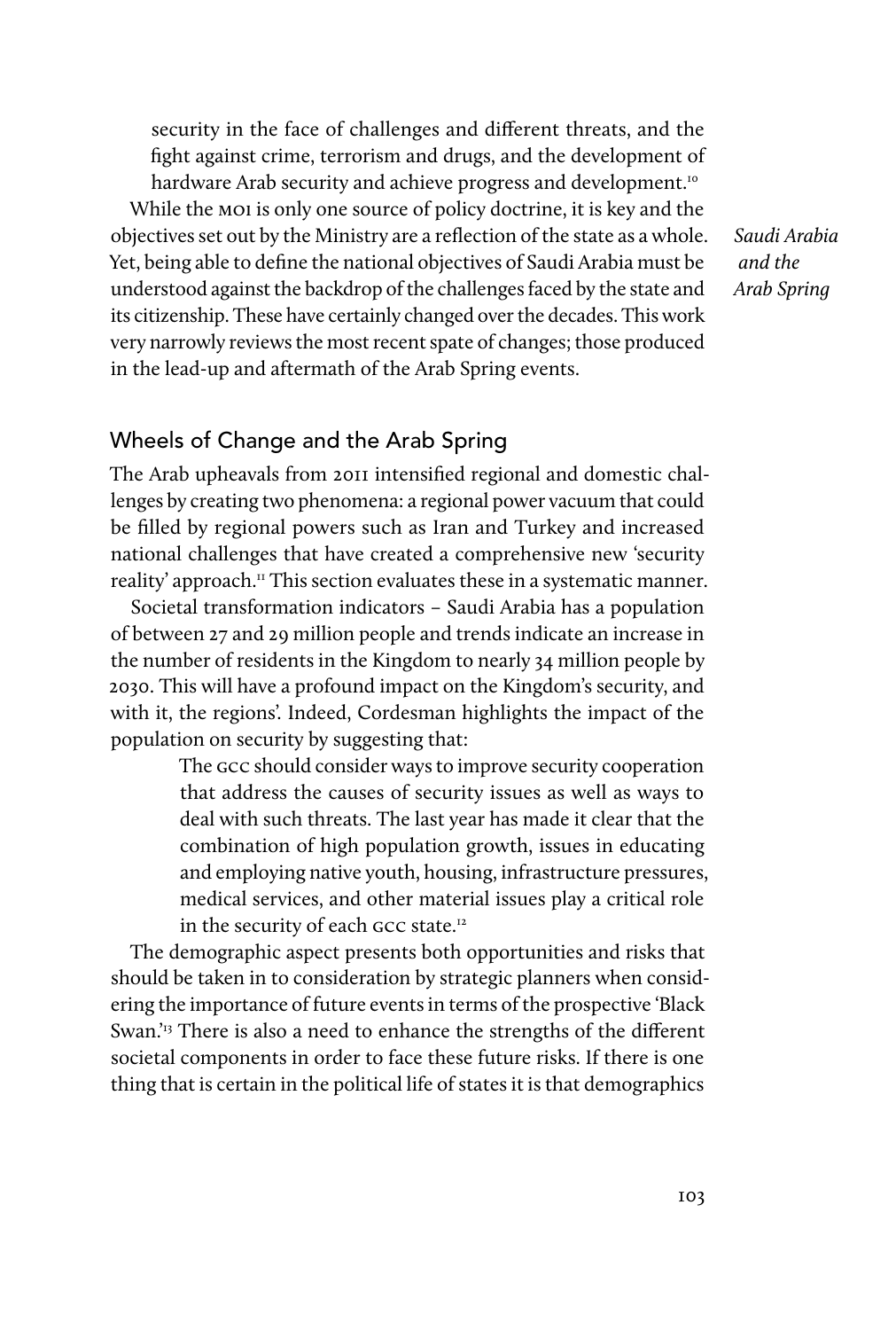is the lynchpin of stability; with the right formula of youth opportunities, employment, sustainability and the state will prosper. If policies are dysfunctional, animosities will be compounded and an expanded tension

**CEJISS** 4/2014

Societal Security – Regarding the societal aspect, this work argues that two wheels are in operation. The first wheel represents fast-moving societal transformation influenced by new technology and media, social change and societal networks. In consequence, these are facilitating information sharing and helping to create a new public cyber-opinion. This in turn affects notions of national identity; notions that are being discussed within an ever expanding socio-political cyber space. However, the second wheel of adaptation appears to be slower in terms of interaction with fast-moving societal transformation as well as important youth issues and aspirations.

Societal security can be measured by the ability to satisfy the basic needs of citizens in order to achieve social justice and/or reduce social inequality. Societal security is based on upon a social contract:

> An implicit agreement among the members of a society to cooperate for societal benefits, for example by sacrificing some individual freedom for state protection. Theories of a societal contract became popular in the 16th, 17th, and 18th centuries among theorists such as Thomas Hobbes, John Locke, and Jean-Jacques Rousseau, as a means of explaining the origin of government and the obligations of subjects.14

Hence, this societal contract should preserve national identity along with all the existent components that play crucial roles in state- society relations. Indeed, a government needs to employ effective societal security in order to foster domestic security and also maintain its popularity. In addition, a government need to promote greater social interdependence as this alleviates societal dislocation and tensions, thereby encouraging creativity and innovation in all fields. This also assists societal solidarity and a degree of consistency and coherence between different sectors of social activity. Societal security involves state-society relations, in particular the rights of its members. It also involves the care of all segments of society, especially those in need such as women and children who do not have any source of income in addition to those members with special needs such as the elderly and disabled. Therefore, societal security is a community necessity that can facilitate not only societal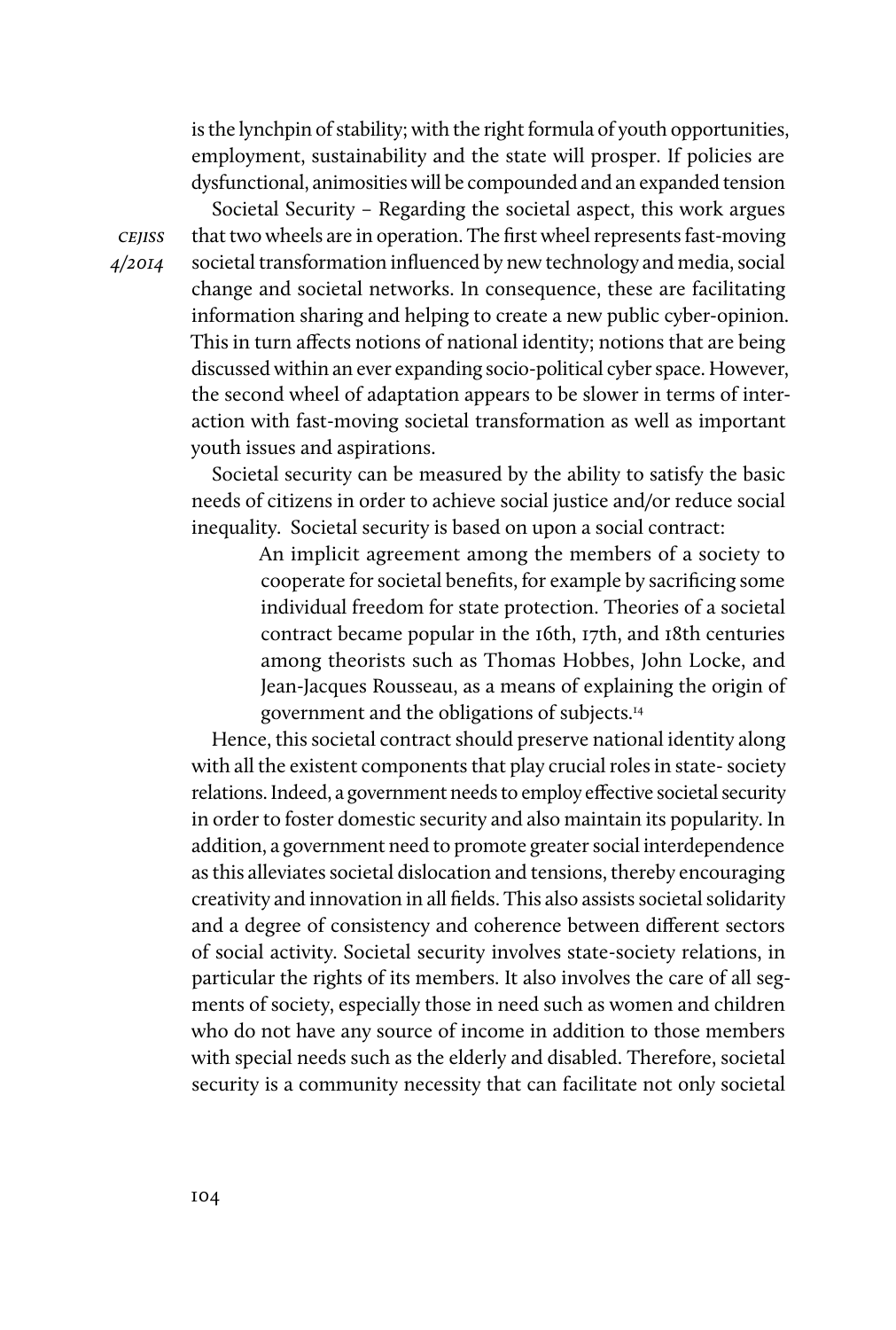peace, but enduring social and state stability. However, the state must help its citizens in various aspects of their lives such as financial aid related to daily livelihood. For example, rent assistance or providing part-value of housing; finding channels that guarantee people a decent living from employment and / or financing study programmes; financial aid for craftsman or facilitating new projects.

Yahya Al-Zahrani

Ministry of Social Affairs—The Saudi Ministry of Social Affairs provides financial assistance, but this is often slow and inefficient. For example, a divorced woman receives only 800 riyals per month even though as Dr. Abdulaziz Al Dakhil has pointed out she needs a minimum of 5,000 riyals per month. This example illustrates the separation from reality when dealing with the ministry. Therefore, it is critical that the Ministry of Social Affairs starts to use subsidies as these are not merely financial assistance, but are in fact a right that the state must provide to its citizens, especially those who do not have access to a sufficient means. Indeed, this system is practiced in many countries under the pretext of societal security and provides an opportunity for everyone to live a decent life.

The Ministry of Social Affairs should also create more community centres within neighbourhoods that would incorporate volunteer work and community integration programmes for families through the activation of community participation in societal projects. In addition, the formation of social clubs could promote and enhance notions of national identity and culture, thereby helping to enrich community integration. This view is not utopian as these centres are necessary for effective neighbourhood integration, providing better community sports programmes and increased numbers of social clubs for training purpose that enhance creativity and excellence.

There is no doubt that in Saudi society, Islamic history and Islamic norms there are many such examples related to societal rights. The Saudi community has its own original Arabian features underpinned by Islamic principles. However, economic globalisation has impacted negatively on Saudi society; society has become overly materialistic and has forgotten traditions that encourage good deeds and Islamic behavior. Therefore, it is important to utilise traditional Saudi culture to enhance societal security related to Saudi Islamic and Arab civilizations; preserve Saudi traditions whilst simultaneously respect the principle of human rights and pluralism.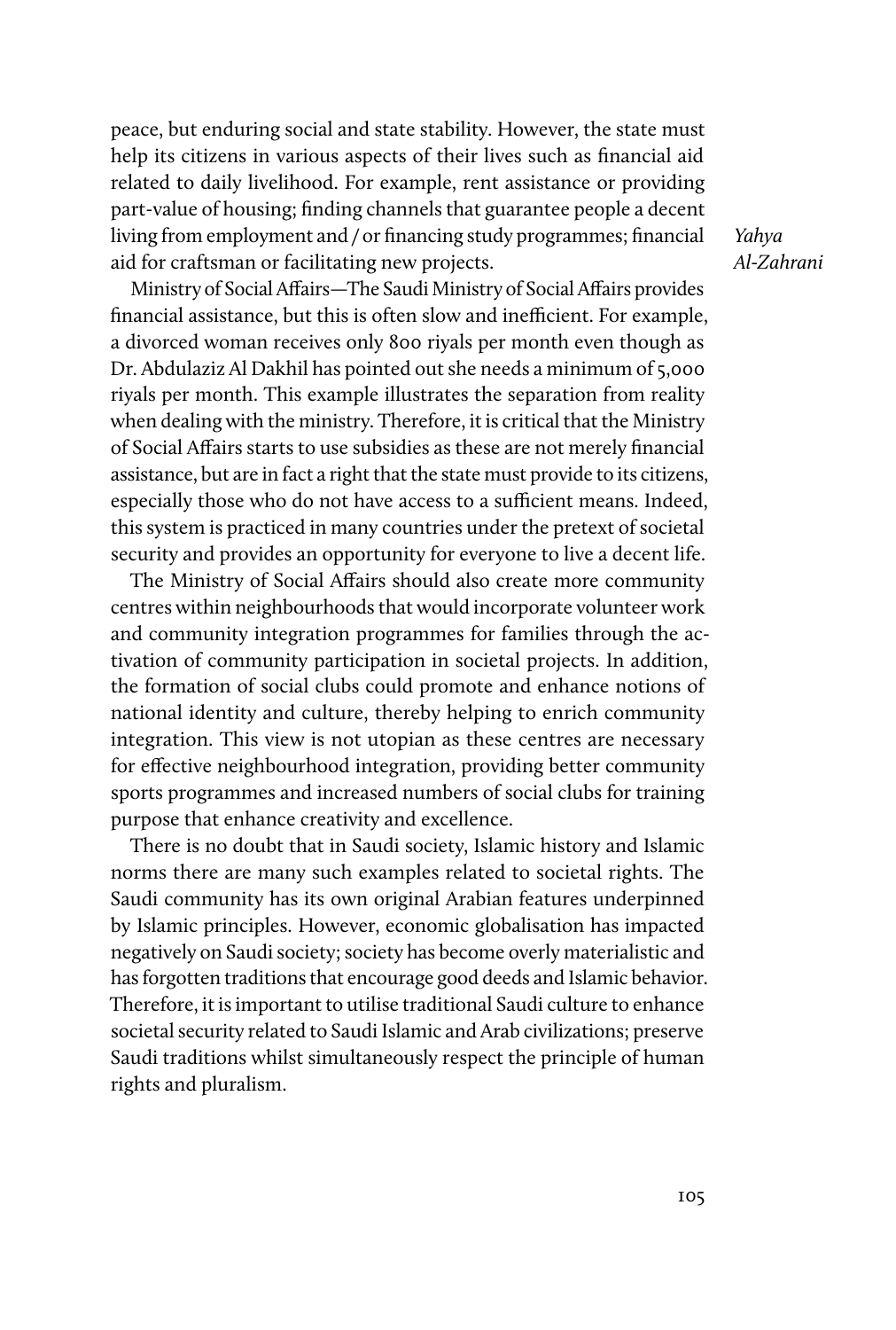# New Media Impact and Societal Values

# Where is the virtual world leading us?

**CEJISS** 4/2014

Currently, the virtual and digital worlds cast greater shadows on the individual and society as well as in the world of business and even our family and government departments. Major Internet companies are in the process of greater integration so it is predicted that over the next 10-20 years a single set of Internet companies will control websites in each particular field including social media. Furthermore, increased availability of information in the virtual world is advancing globalisation which is affecting the formation of societal formats at both national and international levels. The role of the Internet represented by social media provided a clear picture of events in Arab countries during the Arab Spring. Social media played an important part in mobilising societal coordination as well as providing information that enable demonstrators to deal with emergency situations and assist in rapid decision-making. This enabled the protestors achieve what their stated goals and also transferred images of the demonstrations around the world through this virtual world. These political and / or economic events are characterised by a number of features including, for example, lack of predictability.

#### Lack of Predictability

Taleb refers to this as "black swan" in his work on the repercussions of events that are unexpected and beyond familiar scope. Sims calls this a "revolt of information" and notes how the virtual world has contributed to the Arab Spring to 'predict the future is becoming increasingly difficult when trends are a result of powerful forces and conflicts.' Therefore, it is necessary to try and predict the event in particular if its impact is going to be overwhelming and influential although this can only be interpreted after the event. Of course, accurate prediction would make the event less controversial and random.

# Cyber Threat or Opportunity?

In recent years, there has been a boom in the amount and type of use of Internet services available from smart phones to social networking features that can be downloaded to any portable device. In addition,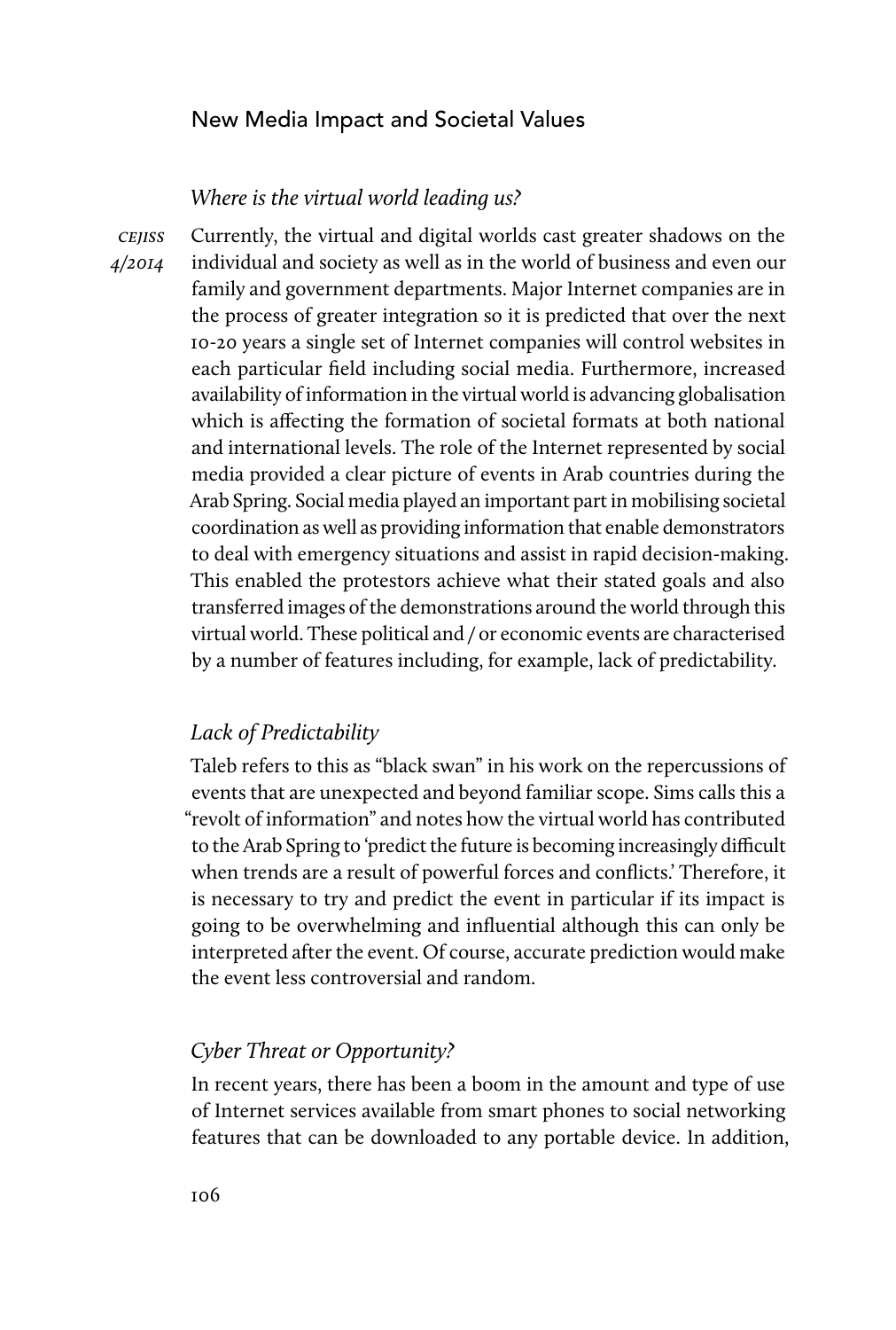the speed of information transmission has increased greatly and this is difficult to control. In fact, modern technology is said to have broken many vertical barriers and this has melted the separation between the leader and the subordinate and between the ordinary citizen and the state official. Ordinary citizens can now challenge the state official due to the dialogue occurring within social media networks as well as the breaking of traditional cultural taboos. There is little doubt that the Internet and the virtual world is an extension of our senses and our minds and that the development witnessed by this virtual world is produced by the evolution of human creativity. The future of online services is determined by millions of users through their choices and decisions, but we must not lose sight of the role of technology specialists, web developers and programmers. As the virtual world interferes more and more in our daily lives it also has an effect on overall human society including the Arab world.

#### Societal Values

Mahdi Carpentry states that real values move the individual society forward and develop moral character and creativity. Renewal and innovation depend on scientific research, innovation and creation.<sup>15</sup> When discussing the foundations of citizenship, Wahba Zoheily (in 2006) stated that

> This requires the availability of two grounds of citizenship, first: freedom, not tyranny of the ruling, and the second: the availability of equality between citizens in rights and duties regardless of religion, creed or custom. These are available only if there is a political system to serve democracy, which is the rule of the people and for the people, and the legal system that recognises the human rights of citizens and duties and a societal system based on patriotism.

Dr. Mohammed Ahmari maintains when discussing citizenship concepts it is important to remember that 'we use the word citizenship, we do not know its meaning.' In the case of the Arab community we do not have citizenship of any kind because citizenship means to participate in the responsibility of the homeland of its rights and duties. Arabs live in areas of authoritarianism, but citizenship means having rights and duties, i.e. participation in the decision-making process. However, this right is absent in the Arab community.

Saudi Arabia and the Arab Spring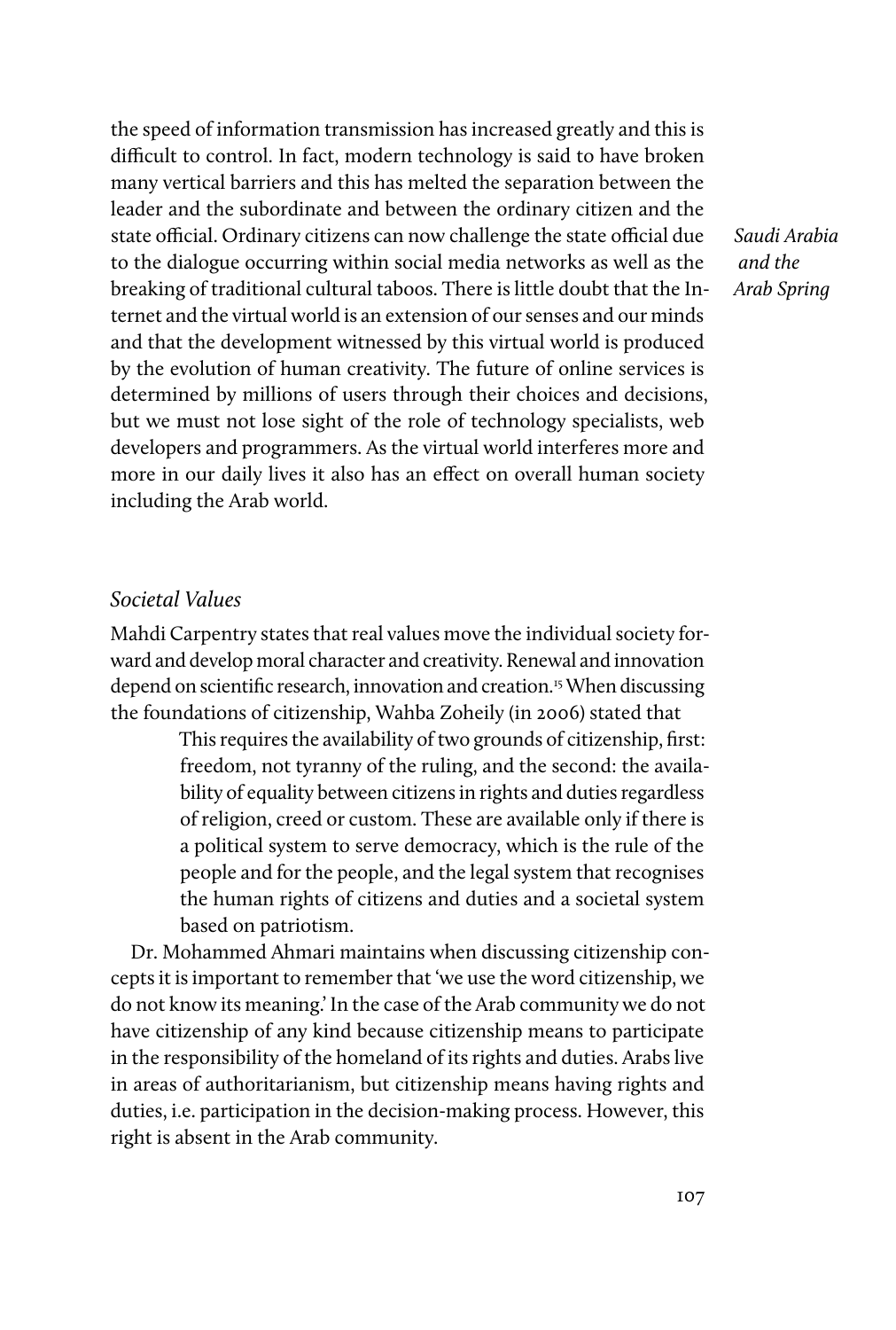# Saudi Governmental Initiatives

Depicting the challenges facing Saudi Arabia and the wider Gulf region paints only a partial picture however. It is equally important to identify some of the initiatives carried out by the Saudi government in order to stem the mounting pressure and construct a more stable domestic political scene. This brief section identifies some of the more visible ways that the Saudi government has reformed the Kingdom.

**CEJISS** 4/2014

#### Food Security Initiative

The late King Abdullah bin Abdulaziz initiated the Overseas Agricultural Investment in order to contribute to the achievement of national food security and at the global level build integrated partnerships with a number of countries around the world. In particular, with countries that have viable and high agricultural potential in the field of development and management of agricultural investments, for example in strategic crops, sustainable quantities and stable prices.

### King Abdullah Scholarship Programme

Education is a sign of the development of any nation. In Saudi Arabia this is exemplified by the King Abdullah Scholarship Programme related to the sustainable development of human resources in the Kingdom. The programme aims to be an important tributary to support not only Saudi universities, but also public and government and private sectors so as to develop the human resource capabilities in the Kingdom. The programme also aims to prepare individuals to work effectively in order to assist Saudi Arabia become a global competitor in the labor market as well as in the field of scientific research.16

#### Women's Development

Saudi women can act as a positive factor for the reconstruction of Saudi society. King Abdullah said in interview with Barbara Walters 'I believe strongly in the rights of women. My mother is a woman. My sister is a woman. My daughter is a woman. My wife is a woman.<sup>'17</sup> This demonstrated the king's support female empowerment. In fact, women's empowerment and capacity building were highlighted as major goals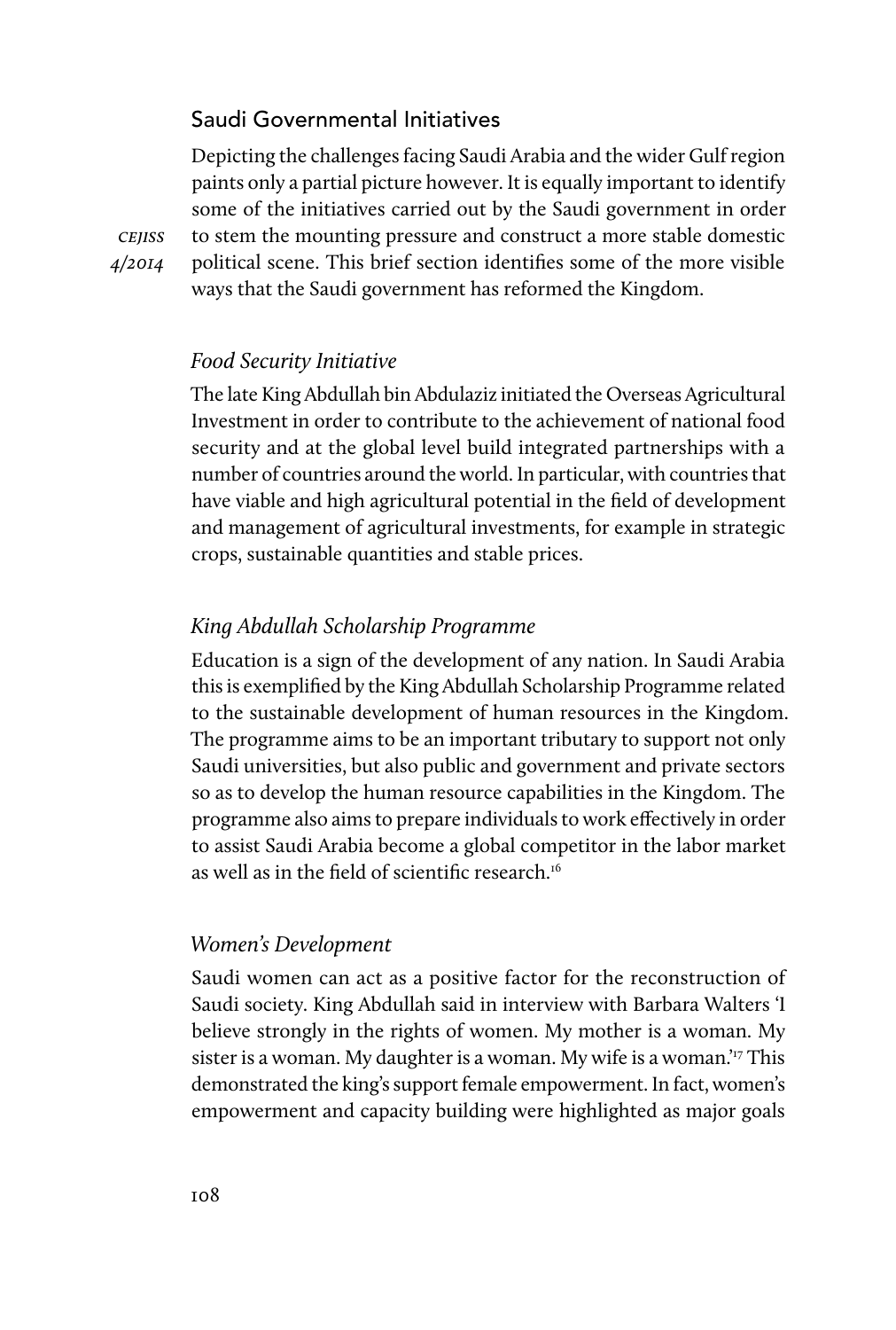of the Eighth National Development Plan (2005-2009). Consequently, there was an increase in female employment from 5% in 1990 to 19% in 2010. Previously in 2004, Saudi women had effectively participated in the Third National Dialogue Forum which focused on women issues, rights, and responsibilities and yielded several related recommendations. The gradual progress of Saudi Arabian women is attributed to the general increase in female educational levels. The average rate of yearly growth for female enrollment in all education levels has reached 8% between years 1975 and 2002.18

Yahya Al-Zahrani

In the last few years, women's empowerment has emerged as a priority issue and this has been illustrated by the emphasis in national policies and strategies on increasing women's participation and contribution in the socio-economic and socio-cultural processes in accordance with Islamic laws and Saudi cultural values.19 It has also been illustrated by the socio-political participation of Saudi women in the majlis al-shura.<sup>20</sup>

### Economic Reform

King Abdullah has taken Saudi Arabia into the G20 (twenty-largest economic countries in the world) and the wto (World Trade Organisation) in order for the Kingdom to be at in the heart of global economic decision-making.<sup>21</sup> These new economic reforms represent an ambitious plan that includes the creation of giant economic cities such as the King Abdullah Economic City and the King Abdullah University of Science and Technology (kaust).

# In Need of a New Strategic Vision Based on Regulation

Two phenomena related to Saudi Arabia raise some questions regarding societal security levels. For example, what transpires when certain societal elements try to impose their interpretation of religion on others and yet at the same time the state supports and applies Sharia'a law; who is correct? A first phenomenon can be seen at the annual Riyadh International Book Fair. Individuals not connected to the official religious police have taken it upon themselves to enforce religious police rulings such as attempting to influence:

- 1. The type of books an individual should buy;
- 2. Enforcing gender segregation;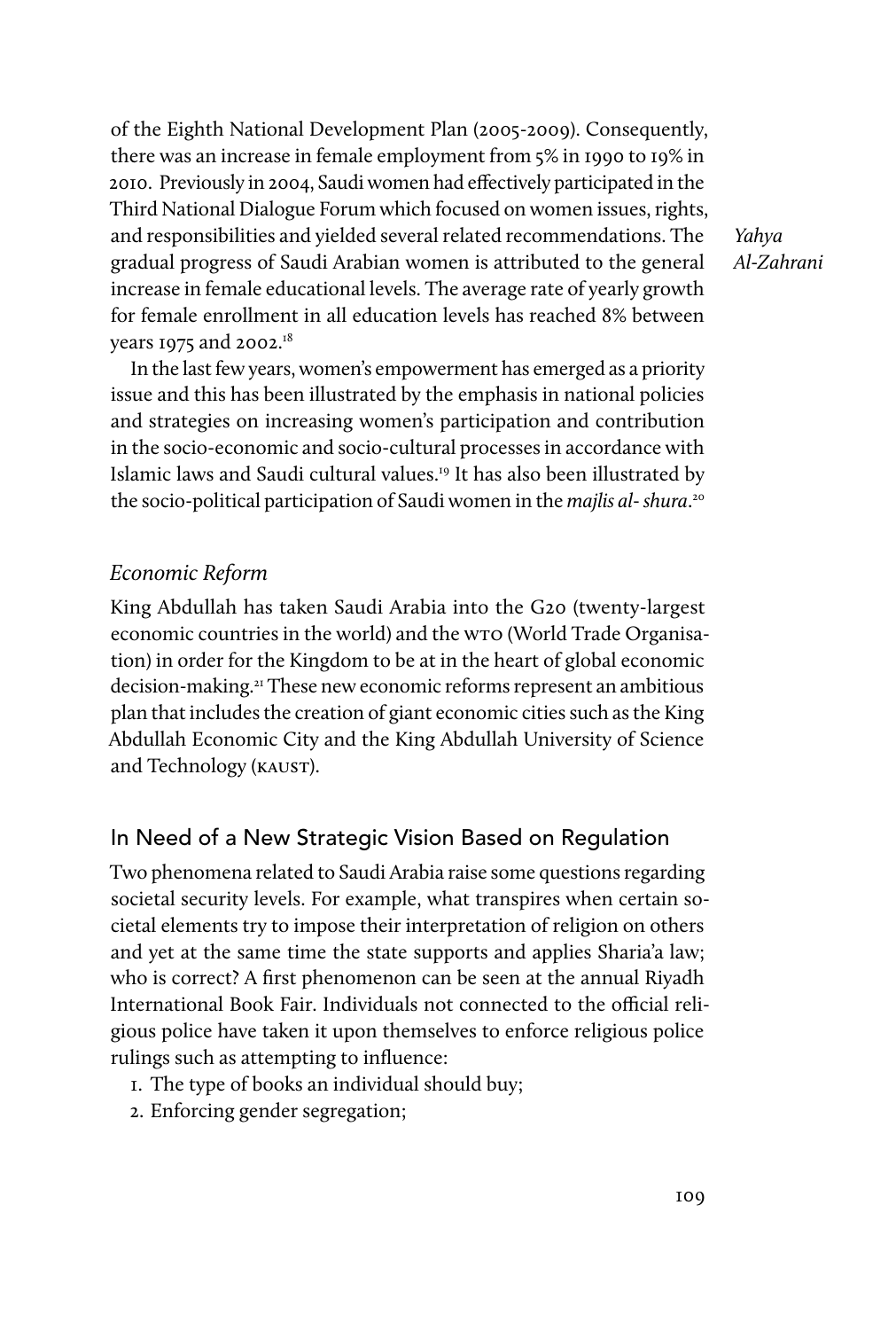3. Prohibiting the teaching of so called 'liberal' Saudi or westernised ideas.

This has happened despite the fact that the Riyadh Book Fair is under the patronage, and organised, by the Ministry of Culture and Media. This illustrates a lack of effective communication between government officials and specific individuals from differing ideologies.

A second phenomenon happened at the annual Saudi Arabian National Guard (sang) organised Janadriyah cultural festival when an administrator, who looked like a member of the religious police, attempted to stop an Emirati female, a traditional entertainer, from singing as he considered this a breach of religious law. These incidents demonstrate a lack of regulation with regard to religious issues. Furthermore, there are regulations governing fundamental rights such as freedom to gather and cultural activism that are guaranteed by recognised human rights conventions.

## National Challenges

It is argued that the external regional situation surrounding Saudi Arabia has imposed more draconian internal security measures. However, in the foreseeable future it will be necessary for the Saudi government to integrate issues of internal security with overlapping external security issues. For example, responding to Iran's influence and in the Arabian Gulf, its presence in the Red Sea as well as its influence in Sudan, Ethiopia and Yemen, particularly with regard to the Houthis. Also the conflicts in Syria and Lebanon and Saudi attempts at rapprochement with Egypt, all have created types of external strategic security threats. At the internal level there are a number of security challenges, particularly with regard to Shiite communities in the Kingdom, as well as human rights organisations and related community issues. In addition, population growth and its impact on the national security system also poses an important socio-political and economic challenge.

Within these circles a problem occurs: the internal and external levels (or wheels) move at different paces. The first dimension focuses on change in population growth and economic change; the second one focuses on the adjustment that operates at a different pace and this creates a strategic gap regarding the comprehensive concept of security in the Kingdom.

**CEJISS** 4/2014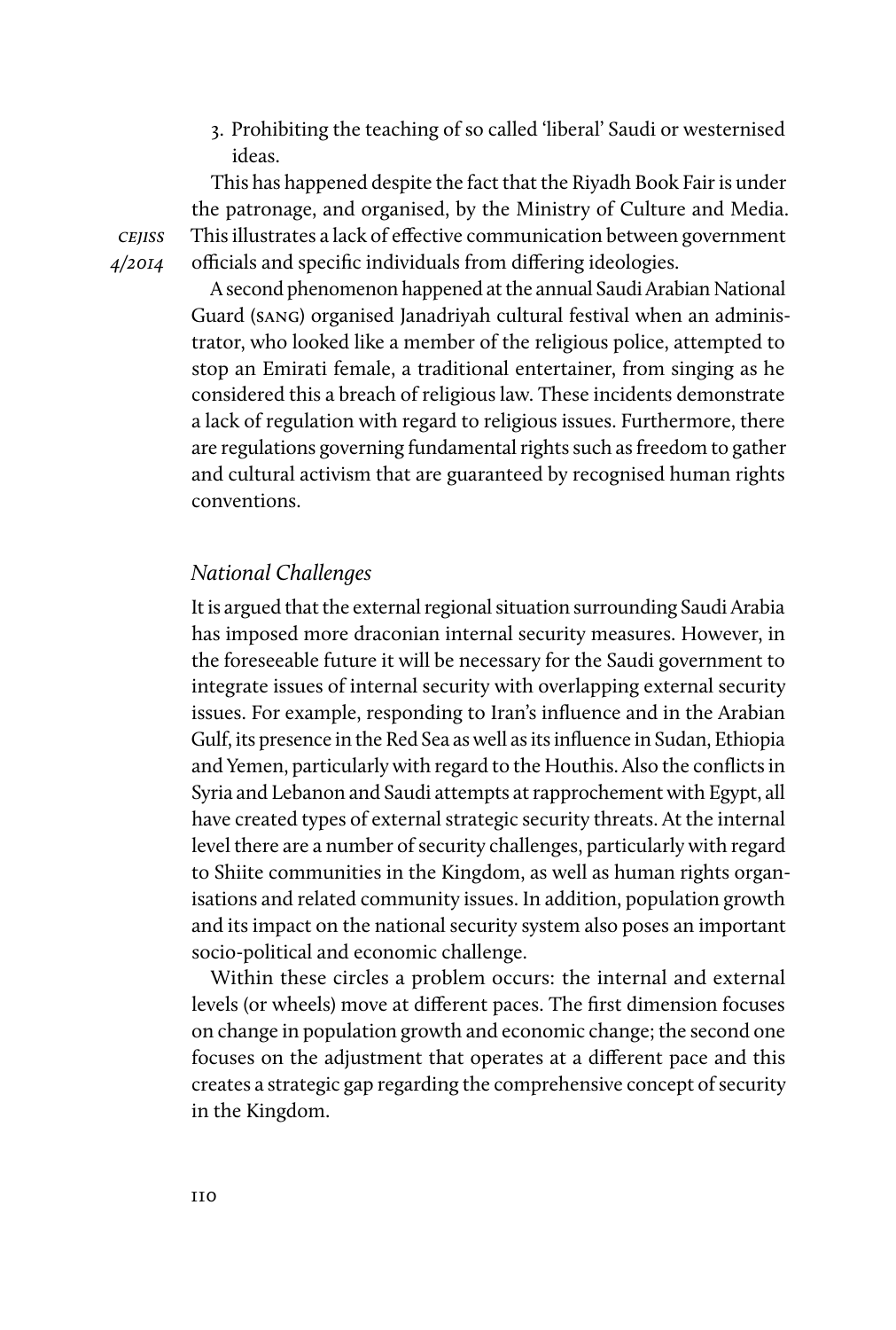# Youth and Citizenship

The attacks by conservative religious shaikhs on Twitter users in their Friday sermons demonstrate the separation between young people and policy-makers and between decision-makers and Saudi youth. However, societal security is affected by another level that is increased social knowledge and awareness through social media such as Facebook and Twitter. These play an increasing important role in influencing young Saudi perceptions. The issue is that the virtual world is very different from what Saudi youth observe in reality and this causes social confusion and indeed, conflict. Additionally, this could widen the gap between the different societal components especially those who have not officially considered the acceptance of pluralism as a basis to form critical questions concerning national identity, loyalty and citizenship principals. Therefore, there needs to be a better understanding in terms of intellectual and religious issues as related to Saudi youth so as to enhance values of citizenship and create a secure community; one that rejects extremist ideologies.

#### Conclusion

This work emphasised the link and interaction between multiple dimensions of security strategic concept. The paper showed that there is a new strategic reality pushed by the Arab Spring exemplified by the strategic vacuum on a regional level since the retreat of us power in the region. On a domestic level, there are various challenges that have been intensified by the Arab upheavals, including demographics, societal security and security exposure. Saudi Arabia has attempted to deal with these issues on numerous levels, yet the speed of these changes has made it difficult for the Saudi government to respond in kind. In particular, regarding implementing legal procedures that are able to create regulation that correlate with societal transformation and progress such as socio-economic rights.

The work illustrated that in the short-term Saudi Arabia has succeeded in confronting and dealing with issues raised by the Arab spring. However, in the long-term, other socio-political reforms should be taken into consideration such as continuing the experience of free and fair elections such the one that exists in the Saudi Sports Federation. The continuity of legal reforms will also deter national actors from claiming

Saudi Arabia and the Arab Spring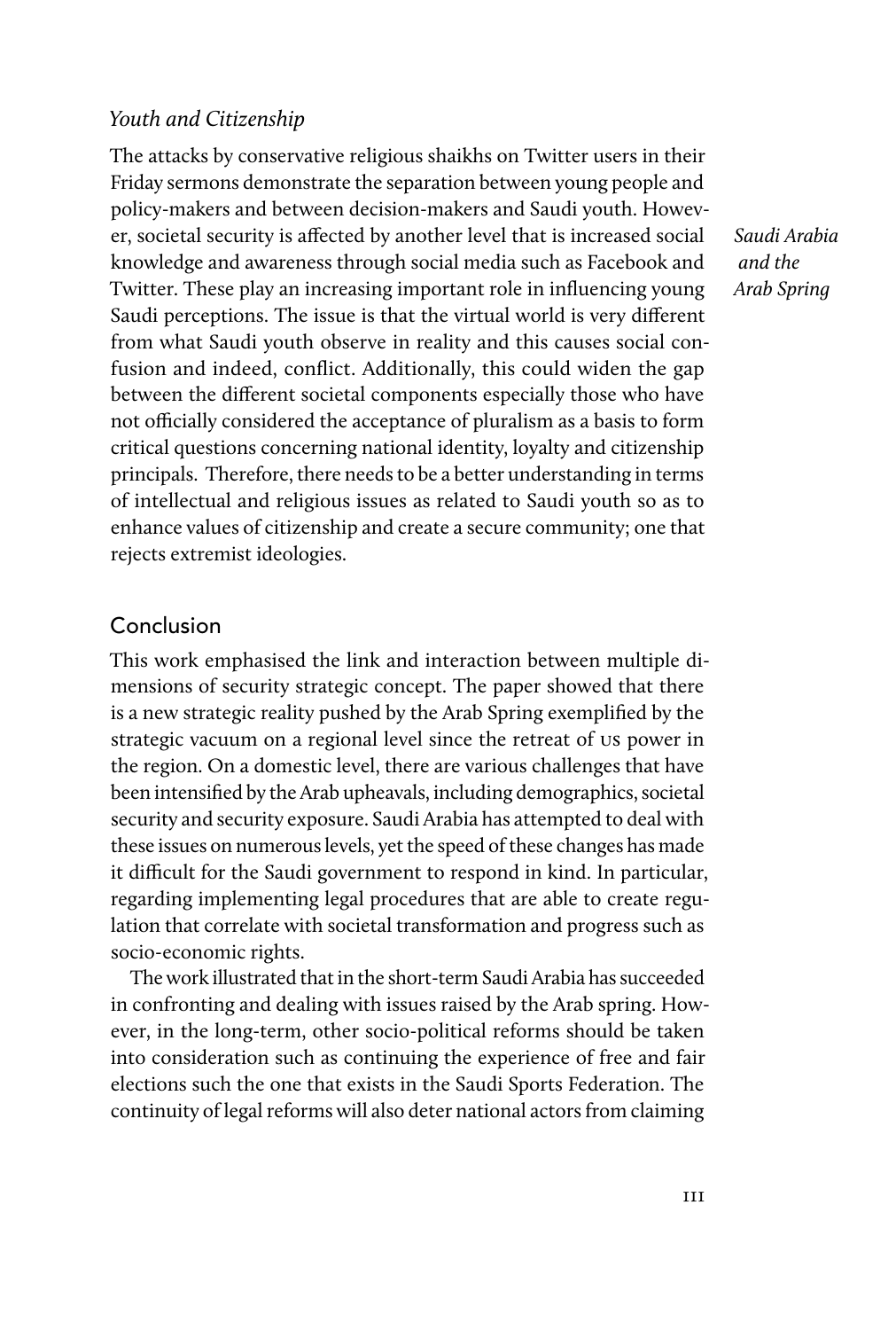societal issues related to security exposure in the name of the religion, or reform or "liberalism" in the Saudi sense. It is imperative to find common ground where national norms and values can exist; norms and values that respect multi-culturalism, pluralism and human rights within a legal framework that enhances the Saudi social contract. The Arab upheavals may create a great opportunity for Saudi national development; one that focuses on the comprehensive understanding of security and provides opportunities to all national actors to act collectively for the benefit of progress, stability and sustainable security in Saudi Arabia.

 $\tilde{\sim}$ 

YAHYA AL-ZAHRANI is affiliated to the Naif Arab University for Security Sciences and may be reached at: y[aheez@gmail.com](mailto:Yaheez@gmail.com)

# **Notes**

cejiss 4/2014

- 1. Approximately 70% of the total population of Saudi Arabia is under 30 year old.
- 2. See, for example: <http://www.internetworldstats.com/middle.htm#sa> (accessed 12 December 2014)
- 3. Azmi Beshara who is a former member of the Knesset is a Palestinian intellectual, academic and politician. He has written extensively on various topics and is currently is the General Director of the Arab Centre for Research and Policy Studies.
- 4. Robert McNamara (1968), The Essence of Security: Reflections in Office, New York, Harper & Row.
- 5. There is no clear-cut definition of a small state, but three of the elements of small state are: population, GDP and size; for example other than Saudi Arabia, the rest of gcc countries are small states. Saudi Arabia in comparison with Iran can be considered a small state if indicators such as population are taken into account.
- 6. See, for instance: <http://www.utexas.edu/lbj/sites/default/files/file/news/ National%20Security%20Strategy%202013%20%28Final%20Draft%29. pdf> (accessed 01 December 2014).
- 7. Jonathan Alford (1984), 'Security Dilemmas of Small States: The World Today,' The Royal Institute of International Affairs, 40:8/9, pp. 363-369.
- 8. See: <http://www.dlsu.edu.ph/offices/osa/rotc/pdf/ms1/threat-NatlSecurity.pdf> (accessed 14 December 2014).
- 9. This work references the classical us three strategic pillars theory, i.e. as the us is prepared to act militarily if it is threatened with regard to us security, Israeli security, and access to Gulf oil supplies.
- 10. See: <http://www.moi.gov.sa/wps/portal> (accessed 14 December 2014).